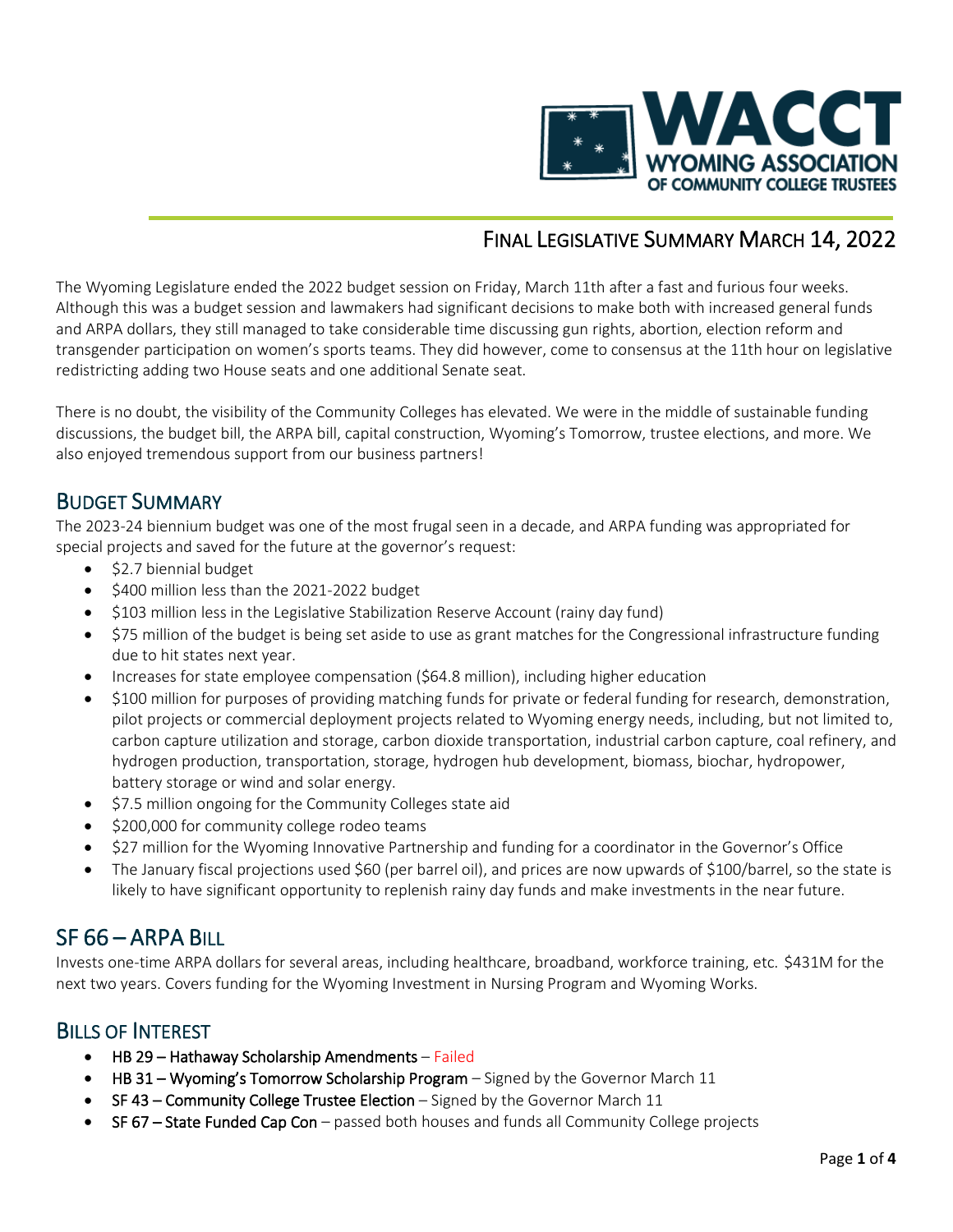• For a full list of all the bills WACCT was tracking, please see our Bill Tracking Sheet as posted to the website.



*Figure 1Cindy DeLancey Supporting HB 31*



*Figure 2WACCT Executive Director speaking to HB 31*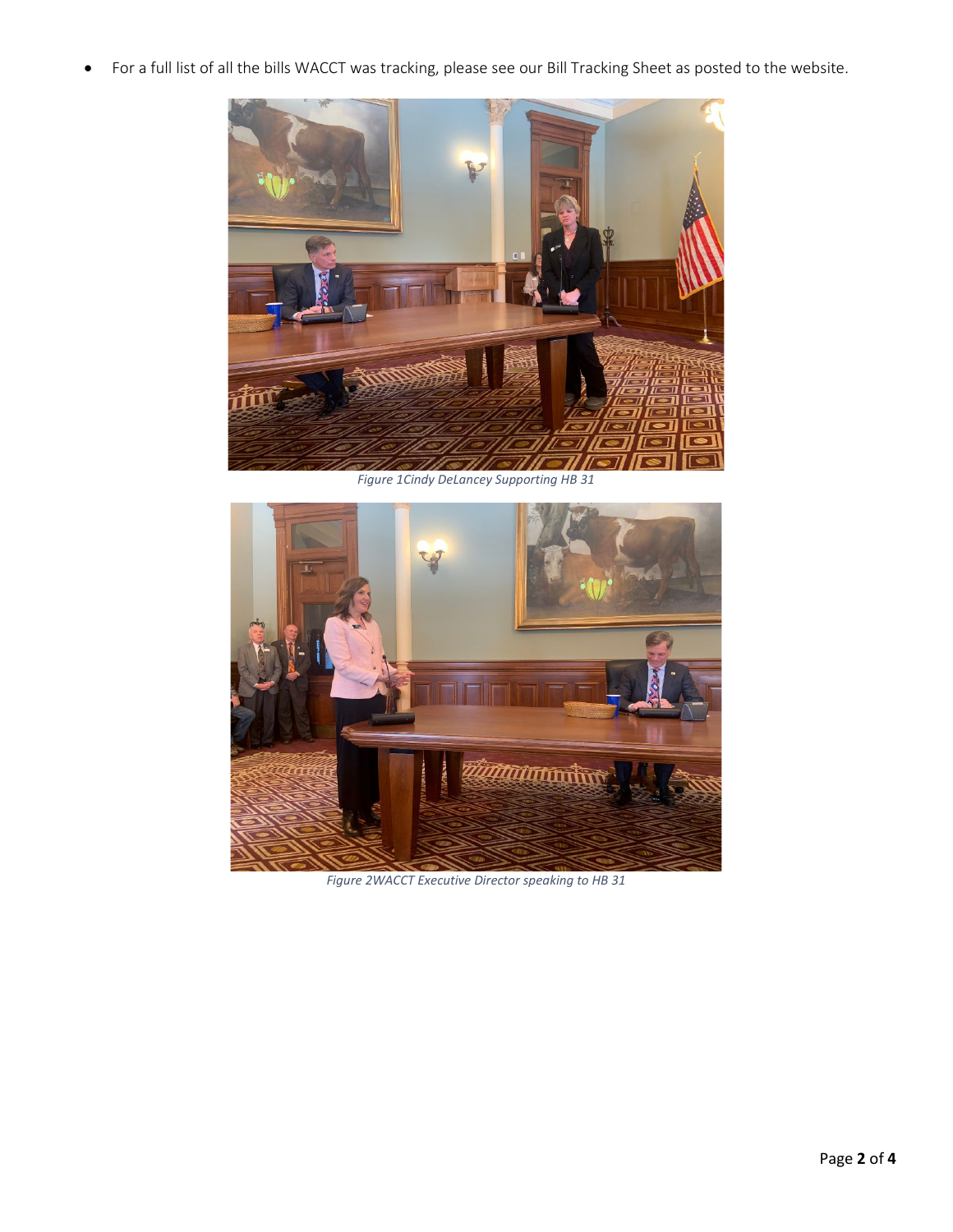

*Figure 3Governor Gordon speaking to HB 31*



*Figure 4Broad Supporters of HB 31*

**INTERIM TOPICS**<br>The Management Council will meet on April 8<sup>th</sup> to discuss interim topics. The Community College should expect to see interest from the Joint Education Committee. The dates for the Joint Education Committee are set:

- May 31 June 1 Casper
- September 6/7 Cheyenne
- October 10 Cheyenne
- November 15-16 Cheyenne